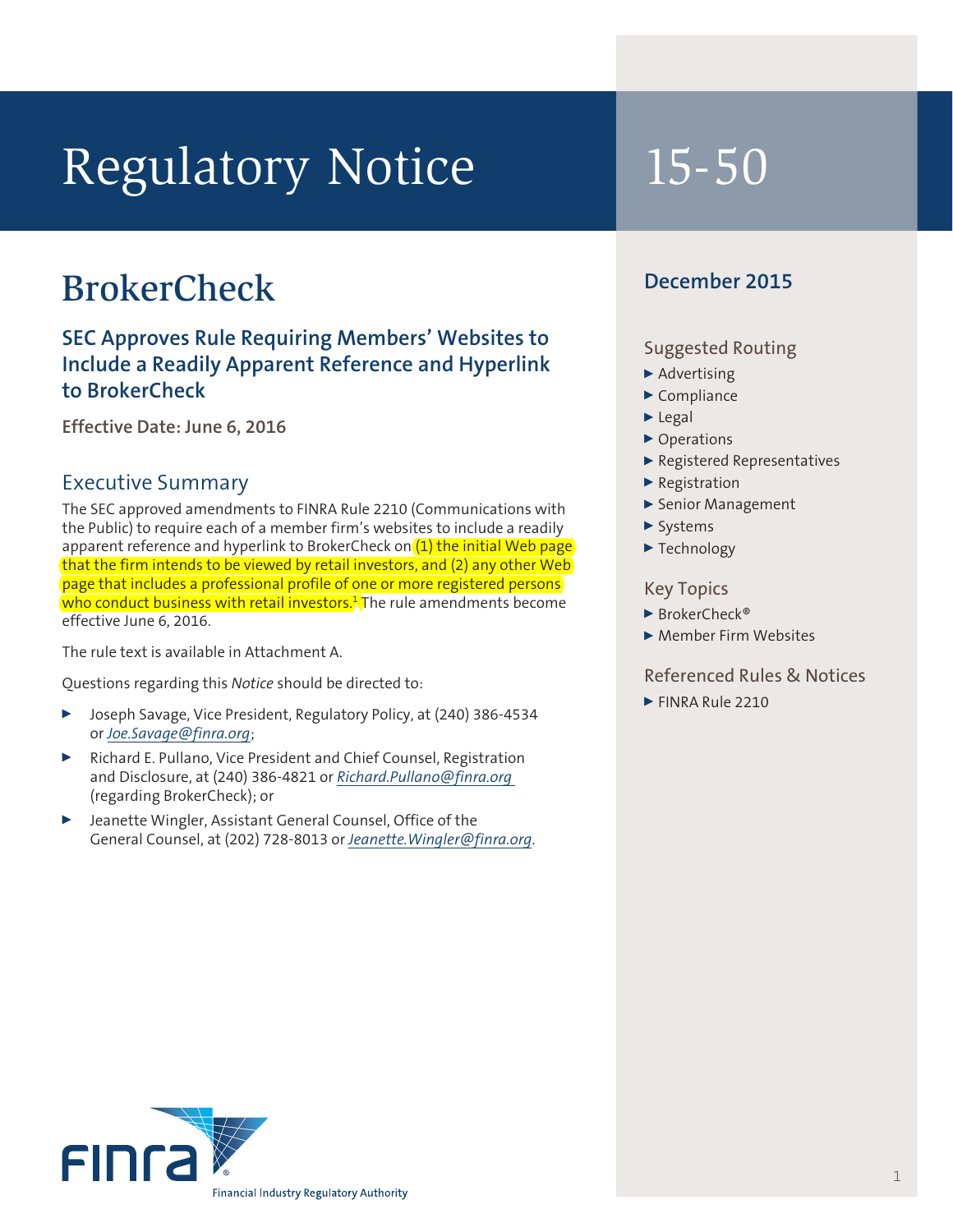### Background and Discussion

#### **BrokerCheck**

BrokerCheck provides the public with information on the professional background, business practices, and conduct of FINRA member firms and their associated persons, as well as on firms and their associated persons registered with national securities exchanges that use the Central Registration Depository (CRD®). These firms, their associated persons and regulators report information to the CRD system, the securities industry online registration and licensing database, via the uniform registration forms. FINRA releases to the public through BrokerCheck information derived from the CRD system to, among other things, help investors make informed choices about the individuals and firms with which they conduct business.

FINRA believes that greater investor awareness of and access to BrokerCheck continues to be important to protect investors. The rule change will help increase investor awareness and make it easier for investors to find BrokerCheck by requiring references and hyperlinks to BrokerCheck on member firms' websites.

#### **Scope of New Rule**

The SEC approved amendments to FINRA Rule 2210 to require a readily apparent reference and hyperlink to BrokerCheck on member firms' websites. Specifically, Rule 2210(d)(8)(A) requires each of a member firm's websites to include a readily apparent reference and hyperlink to BrokerCheck on:

- $\blacktriangleright$  the initial Web page that the member firm intends to be viewed by retail investors;<sup>2</sup> and
- $\triangleright$  any other Web page that includes a professional profile of one or more registered persons who conduct business with retail investors.

A hyperlink to the BrokerCheck home page satisfies the rule's linking requirements. Alternatively, firms may elect to satisfy the requirements of the rule by using a "deep-link" to the firm or associated person's individual BrokerCheck pages. FINRA notes that it is making [BrokerCheck-related icons and similar resources](http://www.finra.org/industry/rule-2210-brokercheck) available to member firms as one option for complying with the proposed rule. Member firms use of any such icons or similar resources would be subject to terms and conditions established by FINRA.<sup>3</sup>

Rule 2210(d)(8)(B) excepts from the rule's requirements:

- $\triangleright$  a member firm that does not provide products or services to retail investors; and
- a directory or list of registered persons limited to names and contact information.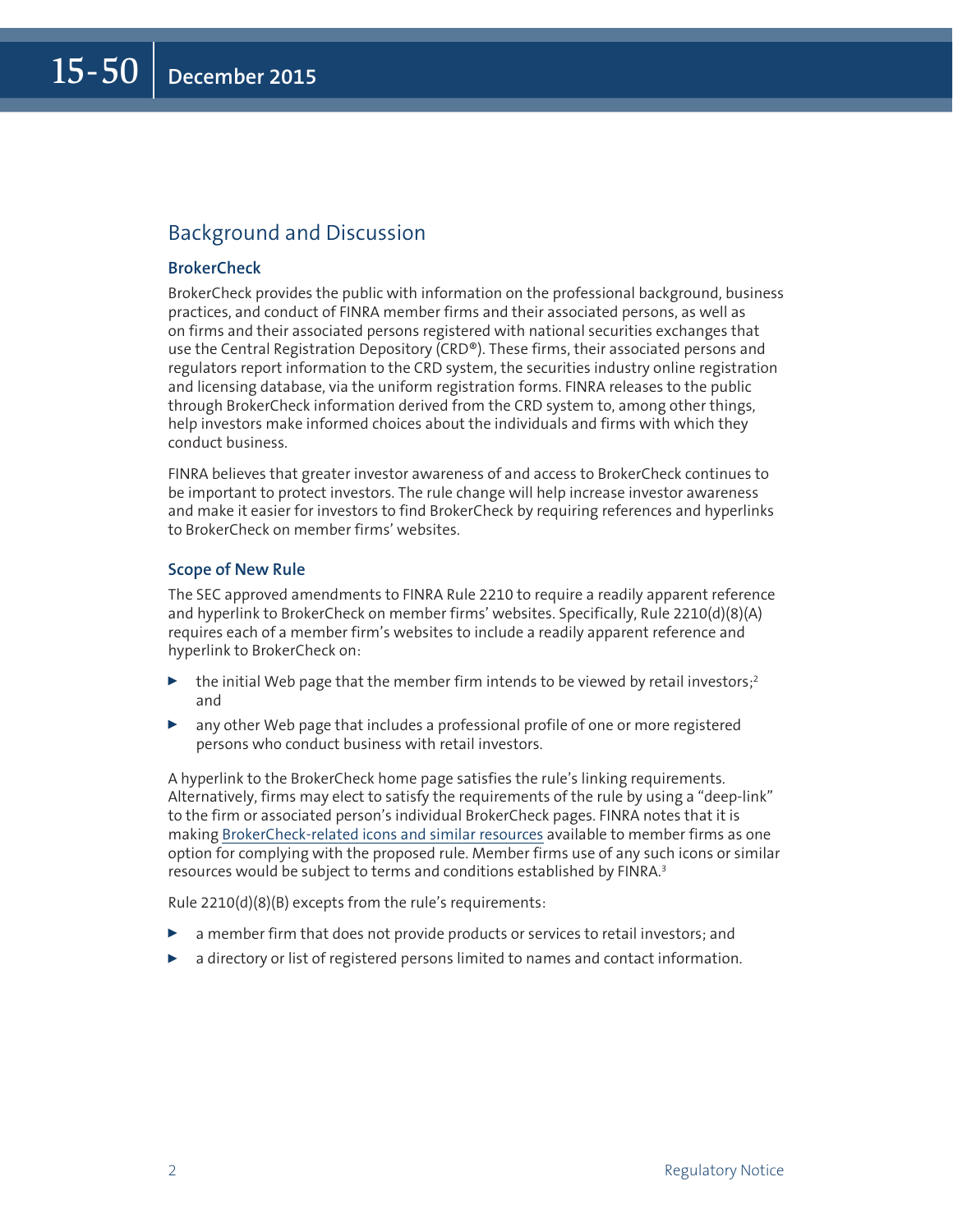At this time, the rule does not require a member firm to include a readily apparent reference and hyperlink to BrokerCheck from communications appearing on a third-party website. Accordingly, the rule does not require a readily apparent reference and hyperlink to BrokerCheck from communications appearing on a social media site (*e.g.*, Twitter or LinkedIn). Moreover, the rule does not require a readily apparent reference and hyperlink to BrokerCheck on each email or text message sent by a member firm or registered person to a retail investor.

FINRA views websites operated by registered representatives that promote the member's business to be websites of the member firm for purposes of Rule 2210. FINRA, therefore, expects member firms to supervise such websites for compliance with Rule 2210. For example, if a registered representative includes a professional profile on a website that he or she operates and that promotes the member firm's business, FINRA expects that the member firm will monitor any such Web page for compliance with the rule.

#### **Appearance and Location of Readily Apparent Reference and Hyperlink to BrokerCheck**

With respect to what constitutes a readily apparent reference and hyperlink, member firms should adopt the perspective of a reasonable retail investor when making this determination. Some of the factors that firms should consider include: (1) placement (*i.e.*, whether the reference and hyperlink are visible as soon as a person lands on the website or only after significant scrolling; if scrolling is required, whether it is clear that further information is available below the screen that is being viewed; the type of information that is in close proximity to the description and hyperlink; and whether the BrokerCheck reference and hyperlink are set out separately or buried in a long paragraph); (2) font size (*i.e.*, whether the font size of the description and hyperlink are similar to the font size of other information on the page); and (3) font color (*i.e.*, whether the font color of the description and hyperlink contrasts or blends in with the website's background). Although not an exhaustive list, these factors should help member firms and individuals determine whether the reference and hyperlink to BrokerCheck is readily apparent. Furthermore, FINRA generally does not believe that including the required reference and hyperlink to BrokerCheck in a footer would satisfy the "readily apparent" standard.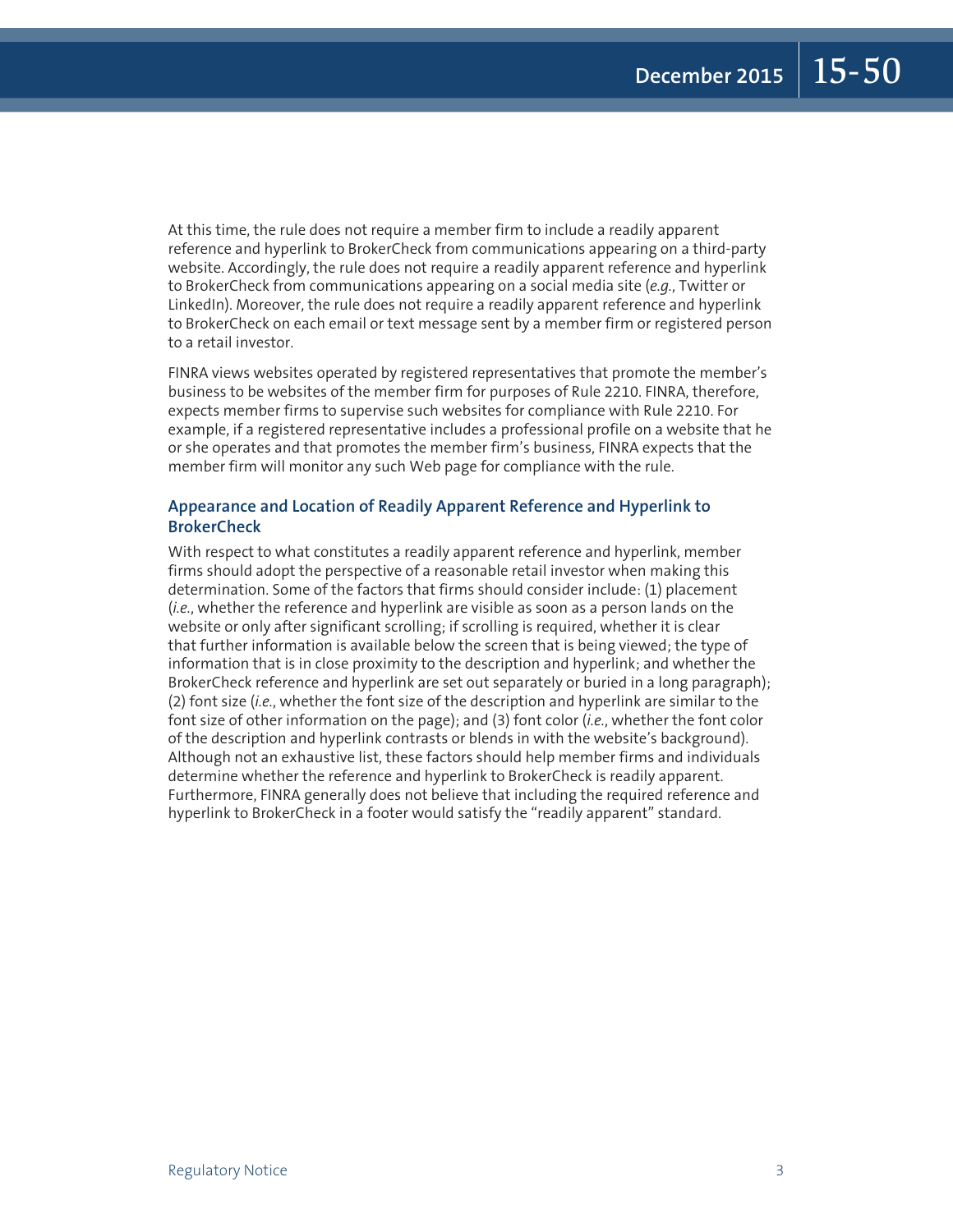#### **Endnotes**

- 1. *See* Securities Exchange Act Release No. 76105 (October 8, 2015) (Order Approving File No. SR-FINRA-2015-022).
- 2. Rule 2210(a)(6) defines "retail investor" as any person other than an institutional investor (as defined in Rule 2210(a)(4)), regardless of whether the person has an account with a member firm.
- 3. *See* [Complying With the BrokerCheck Link](http://www.finra.org/industry/rule-2210-brokercheck)  [Requirements in Rule 2210](http://www.finra.org/industry/rule-2210-brokercheck) for additional information regarding these resources and FINRA's terms and conditions for use.

© 2015 FINRA. All rights reserved. FINRA and other trademarks of the Financial Industry Regulatory Authority, Inc. may not be used without permission. *Regulatory Notices* attempt to present information to readers in a format that is easily understandable. However, please be aware that, in case of any misunderstanding, the rule language prevails.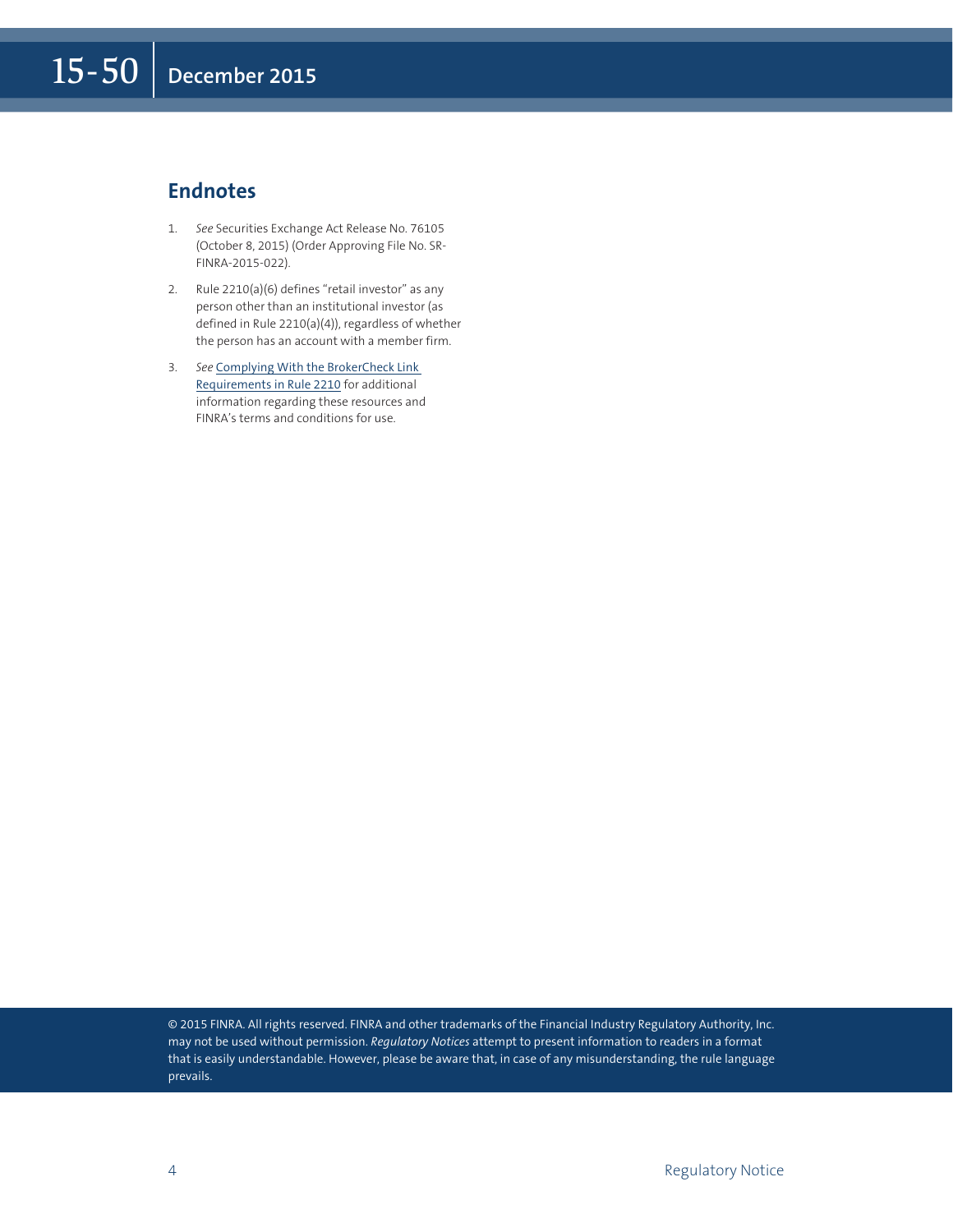#### **Attachment A**

New language is underlined; deletions are in brackets.

\* \* \* \* \*

**Text of Changes to FINRA Rule 2210**

\* \* \* \* \*

#### **2200. COMMUNICATIONS AND DISCLOSURES**

\* \* \* \* \*

#### **2210. Communications with the Public**

(a) through (c) No Change.

**(d) Content Standards**

(1) through (7) No Change.

(8) BrokerCheck

(A) Each of a member's websites must include a readily apparent reference and hyperlink to BrokerCheck on:

(i) the initial webpage that the member intends to be viewed by retail investors; and

(ii) any other webpage that includes a professional profile of one or more registered persons who conduct business with retail investors.

(B) The requirements of subparagraph (A) shall not apply to:

(i) a member that does not provide products or services to retail investors; and

(ii) a directory or list of registered persons limited to names and contact information.